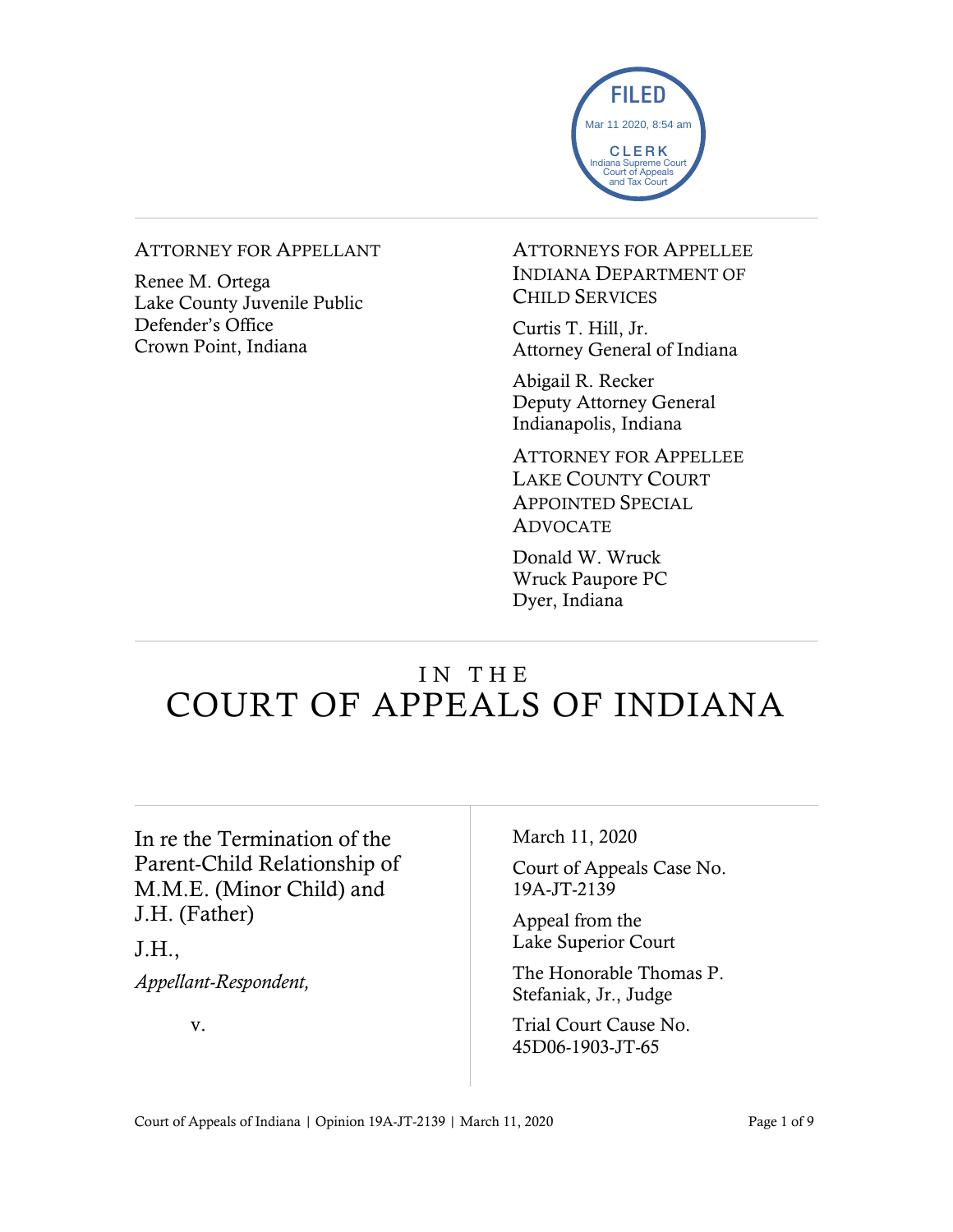### Indiana Department of Child Services,

*Appellee-Petitioner,*

and

Lake County Court Appointed Special Advocate, *Appellee-Casa*

#### Vaidik, Judge.

### Case Summary

[1] J.H. ("Father") appeals the termination of his parental rights to M.M.E. ("Child"). He doesn't present a sympathetic case: Child was conceived when Father, then thirty-five or thirty-six years old, illegally had sex with his fifteenyear-old stepdaughter. Under Indiana law, though, even fathers like J.H. are entitled to procedural due process, and here procedural irregularities deprived him of that due process. Therefore, we are compelled to reverse. However, because Father has now been convicted of sexual misconduct with a minor for his wrongdoing, the proceedings on remand should be expedited.

# Facts and Procedural History

[2] Father's stepdaughter, D.W. ("Mother"), gave birth to Child in December 2014, a few weeks after she turned sixteen. In March 2015, the Department of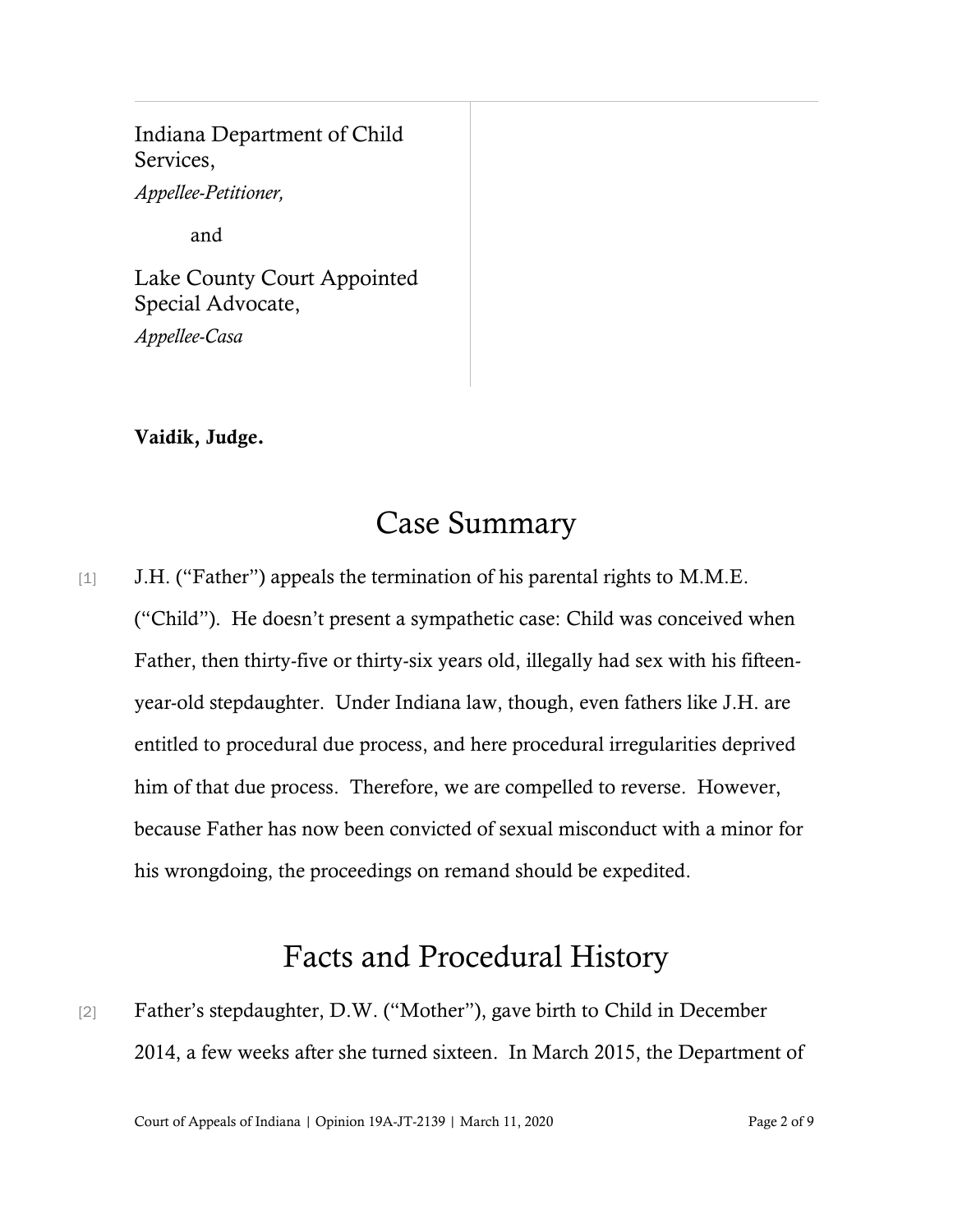Child Services (DCS) filed a petition alleging that Child was a child in need of services (CHINS) after he was hospitalized with serious injuries consistent with being shaken. The petition identified Child's father as F.E., who had signed the birth certificate and who had inflicted Child's injuries. A few months into the CHINS proceeding, however, Mother reported that Father started having sex with her when she was eleven and that he could be the biological father. In October 2015, the State charged Father with several counts of child molesting and sexual misconduct with a minor, and he has been incarcerated ever since.

- [3] In late 2015 or early 2016, DNA testing in the criminal case confirmed that Father is Child's biological father. DCS then served Father with a summons, a notice of hearing, and a copy of the CHINS petition at the Lake County Jail. The CHINS court held an initial/detention hearing with regard to Father in August 2016. Father did not appear at the hearing, nor was he represented by counsel, and the trial court did not appoint an attorney to represent Father. After that, neither the court nor DCS took any further action regarding Father in the CHINS case. DCS did not file an amended CHINS petition naming or making allegations against Father or include Father in any of the subsequent case plans, and the court did not hold a fact-finding hearing, hold a dispositional hearing, or issue a dispositional decree with respect to Father or distribute any of its orders to Father at the jail.
- [4] Father eventually pled guilty to Class B felony sexual misconduct with a minor, and in January 2018 he was sentenced to twelve years in prison. DCS then initiated proceedings to terminate the parental rights of Mother, F.E., and

Court of Appeals of Indiana | Opinion 19A-JT-2139 | March 11, 2020 Page 3 of 9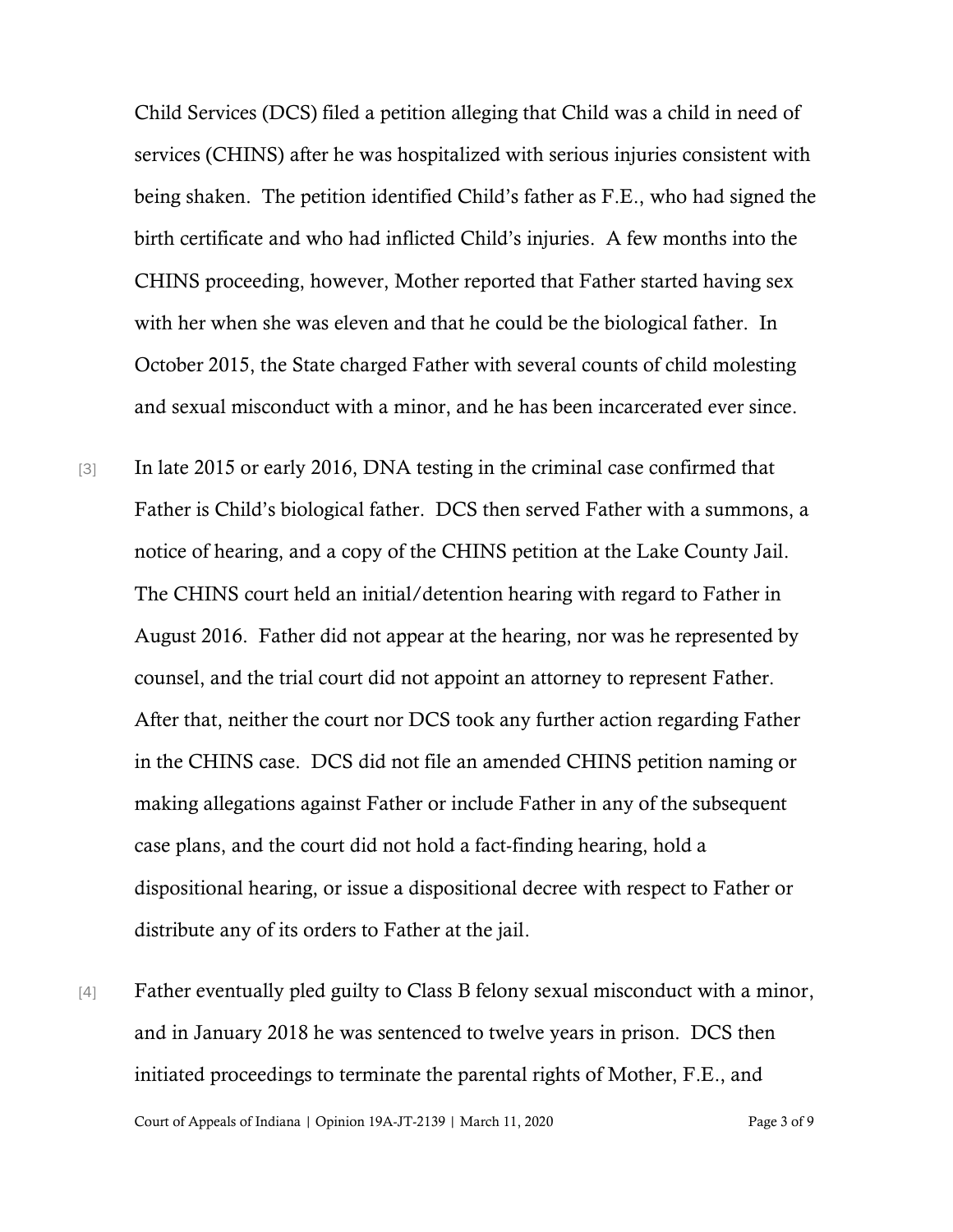Father. The termination hearing was held in August 2019. Father had been transferred to New Castle Correctional Facility and was not transported for the hearing, and he was not represented by an attorney. Two weeks after the hearing, the trial court issued an order terminating the rights of all three respondents.

[5] Father now appeals (but Mother and F.E. do not).

### Discussion and Decision

[6] Father raises several issues on appeal, but we find the first to be dispositive. He contends that procedural irregularities in the CHINS proceeding violated his constitutional right to due process and require reversal of the termination. As Father notes, we have held that "procedural irregularities in a CHINS proceeding[] may be of such import that they deprive a parent of procedural due process with respect to the termination of his or her parental rights." *In re A.P.*, 734 N.E.2d 1107, 1112-13 (Ind. Ct. App. 2000), *reh'g denied*, *trans. denied*. Here, Father cites the following irregularities: (1) DCS never filed an amended CHINS petition identifying him as a parent of or alleging why Child was in need of services with regard to him; (2) the initial/detention hearing concerning him was not held within ten days of the filing of the CHINS petition, as required by Indiana Code section 31-34-10-2; (3) the trial court did not enter a denial on his behalf and hold a fact-finding hearing, even though Indiana Code section 31-34-10-6 provides that a failure to respond to a CHINS petition constitutes a denial; (4) no dispositional hearing was held with regard to him;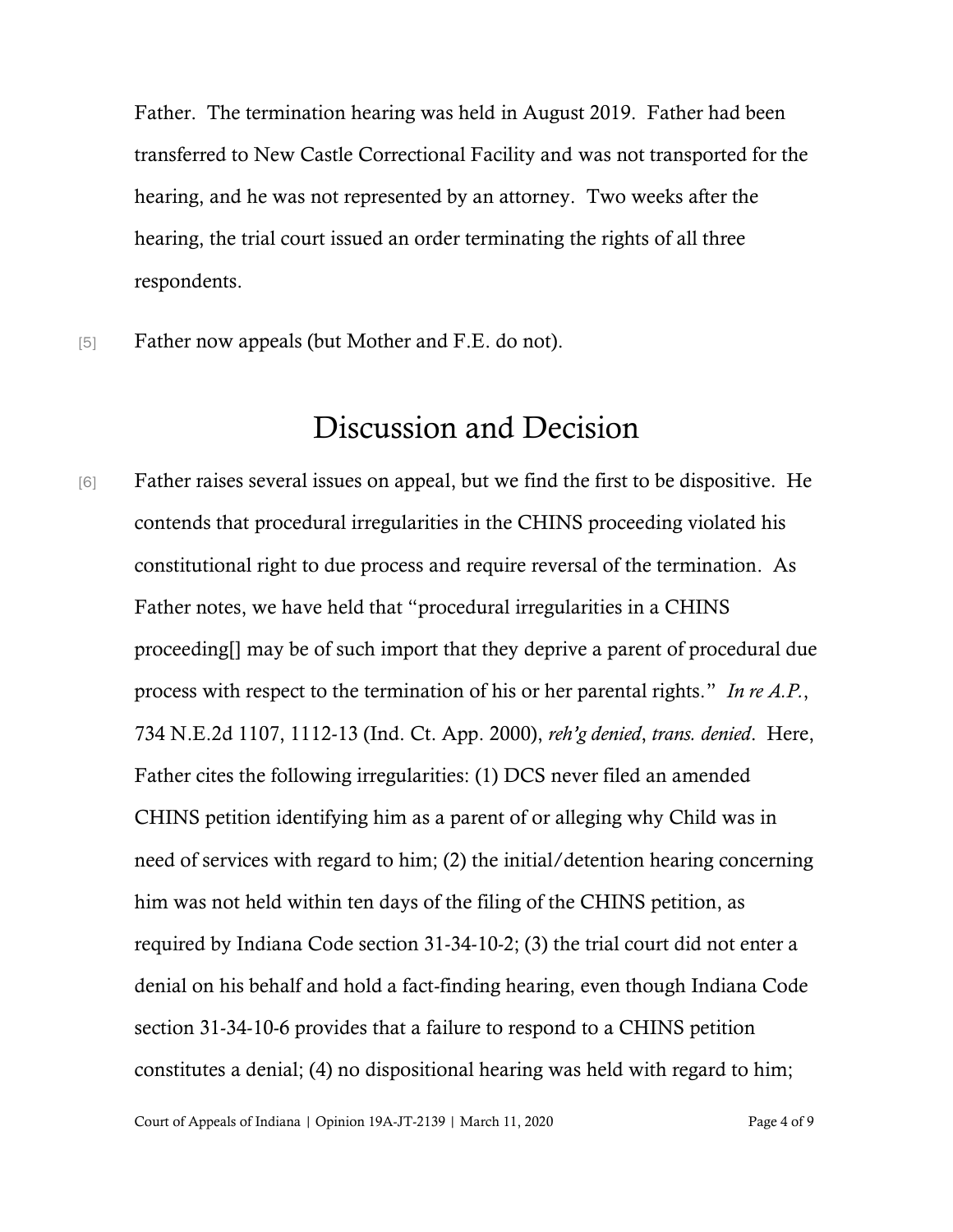(5) no dispositional decree was issued with regard to him; and (6) he did not receive any case plans.

[7] DCS acknowledges most of these irregularities but argues that Father waived his due-process claim for purposes of appeal by failing to raise it in the trial  $court<sup>1</sup>$  As DCS notes, we have held that when a parent makes a due-process claim based on CHINS irregularities for the first time on appeal, we "may" consider the claim waived. *In re S.P.H.*, 806 N.E.2d 874, 877 (Ind. Ct. App. 2004). However, as the word "may" implies, "we have discretion to address such claims[.]" *In re D.H.*, 119 N.E.3d 578, 586 (Ind. Ct. App. 2019), *aff'd on reh'g*, 122 N.E.3d 832, *trans. denied*. For two reasons, we choose to exercise that discretion in this case. First, the irregularities at issue were not isolated or minor. Other than serving Father with the CHINS petition (which did not include him as a parent or say anything about him) and holding an initial hearing (at which Father was neither present nor represented by counsel), the trial court and DCS essentially did nothing with regard to Father for the remainder of the CHINS proceedings. There was no fact-finding hearing, dispositional hearing, or dispositional decree regarding Father, DCS did not send him any case plans, and the trial court did not send any of its orders to

 $<sup>1</sup>$  There is nothing in the record indicating that Father has ever formally established, or even attempted to</sup> formally establish, his paternity pursuant to Indiana's paternity statutes. *See* Ind. Code art. 31-14. However, DCS makes no argument that Father was not entitled to due process in the CHINS case because of his failure to take such action. Moreover, we have held that DCS can petition to terminate the parental rights of a man who might be the father but who has not yet taken any action to establish paternity. *In re S.M.*, 840 N.E.2d 865, 870-72 (Ind. Ct. App. 2006).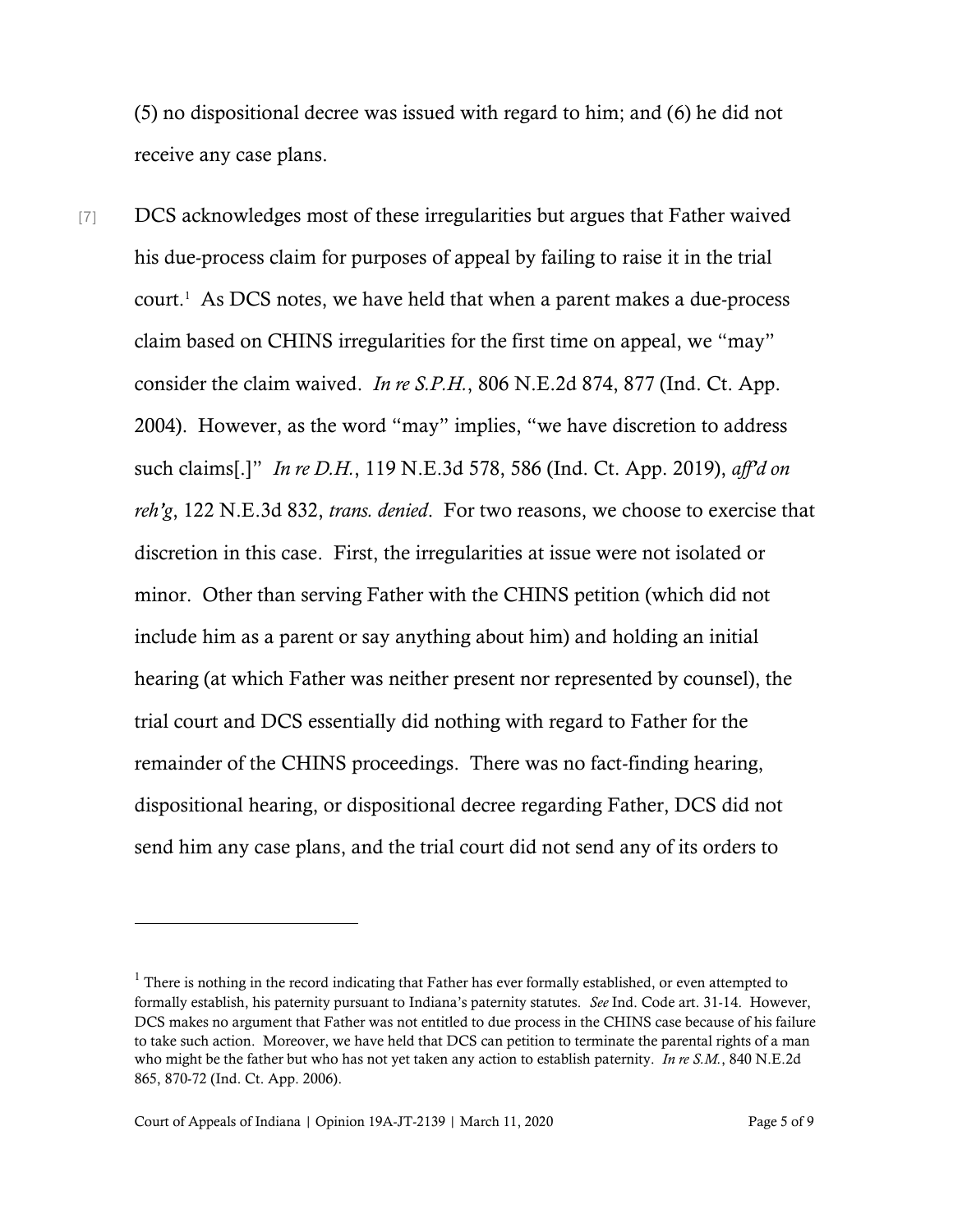Father at the jail. Second, the trial court did not appoint counsel for Father in the termination case, in violation of Indiana Code section 31-32-4-3(a) (providing that if a parent in a termination case does not have an attorney and has not waived the right to one, the court "shall appoint counsel for the parent at the initial hearing or at any earlier time"). 2 If the court had complied with that statute by appointing an attorney for Father, perhaps the due-process claim would have been raised before appeal.

[8] DCS also argues that Father was not harmed by the procedural irregularities in the CHINS proceeding. We acknowledge that the odds of Father and Child being reunified were (and are) incredibly slim given the disturbing circumstances of this case, but under Indiana law even fathers like J.H. are entitled to due process. The process Father was afforded in this case was woefully inadequate. Therefore, we must reverse the termination of Father's parental rights and remand this matter for further proceedings in the CHINS case (starting with the filing of an amended CHINS petition that includes allegations against Father).

 $2$  There were actually two termination cases. In the first, the court appointed an attorney for Father, as required by Section 31-32-4-3. That attorney then moved to have the case dismissed "due to failure to complete within the time frame." Appellant's App. Vol. III p. 34. The court dismissed the case without prejudice. Three days later, DCS filed a new termination petition. The court held another initial hearing without Father present and did not appoint an attorney for Father. Father remained unrepresented for the rest of the trial-court proceedings (though, because of the quick transition from the first termination proceeding to the second, he may have believed that he was still represented by the attorney from the first proceeding).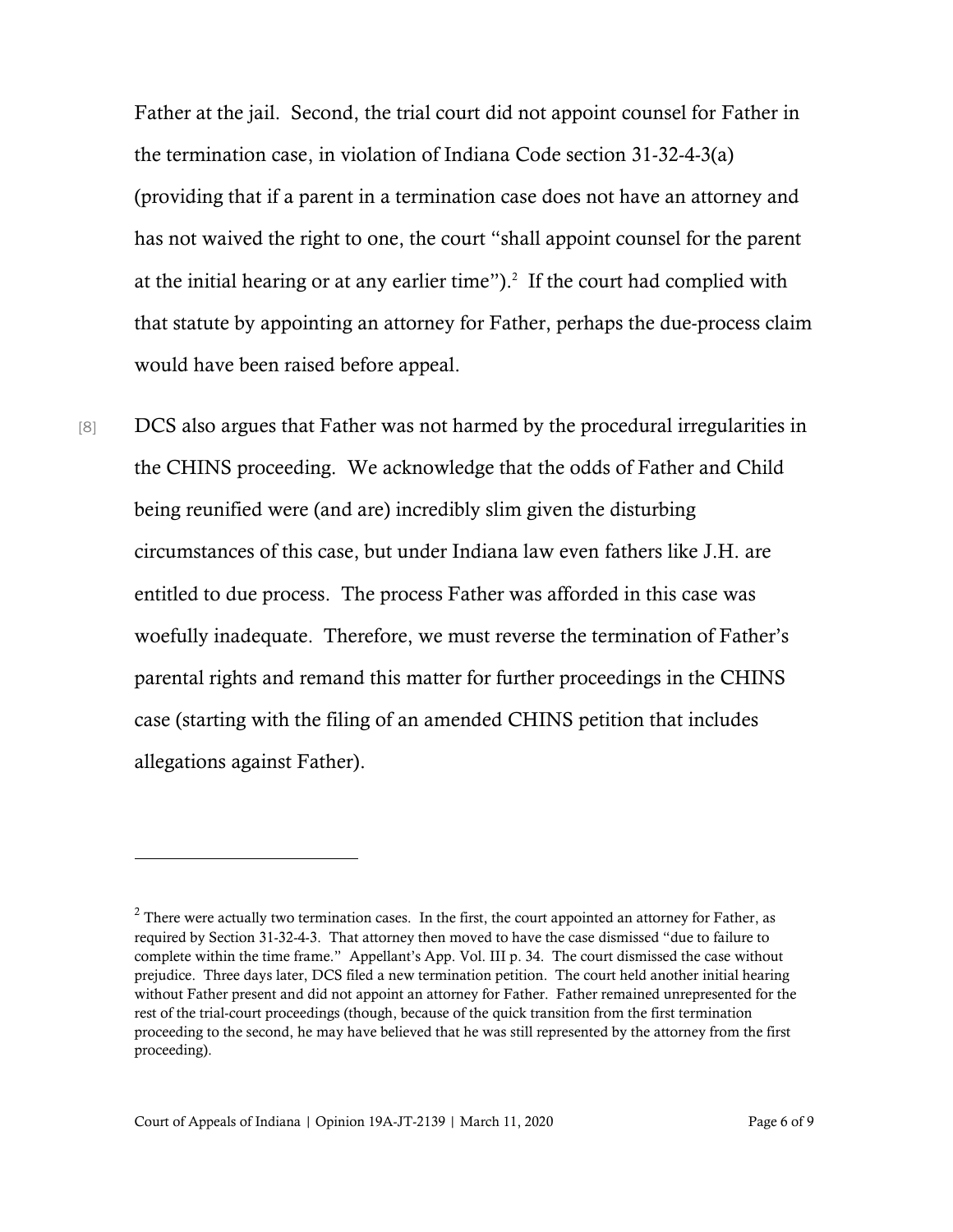[9] All that being said, because Father has now been convicted of sexual misconduct with a minor, with Mother as a victim, DCS could proceed very quickly to termination on remand. While DCS is generally required to "make reasonable efforts" to reunify parents and children during CHINS proceedings, Ind. Code § 31-34-21-5.5(b), such efforts "are not required" if the court finds that a parent of a child in need of services has been convicted of, among other things, sexual misconduct with a minor against a victim who is the other parent of the child, Ind. Code  $\S 31-34-21-5.6(b)(1)$ . And if the court makes such a finding, DCS can immediately file a petition for termination. *See* Ind. Code §  $31-35-2-4(b)(2)(A)(ii)$ . These statutes were not in play during the original CHINS proceeding because Father was not convicted until January 2018, nearly three years after the CHINS case was opened and after DCS had already decided to seek termination. Of course, it is up to DCS to decide on remand whether to ask the trial court for a finding under Section 31-34-21-5.6(b)(1). In any event, we remind the trial court that Father has a right to counsel in all future CHINS or termination proceedings. Ind. Code  $\S 31-34-4-6(a)(2)(A)$ (CHINS); Ind. Code §§ 31-32-2-5; 31-32-4-1; 31-32-4-3 (termination).

[10] Reversed and remanded.

Najam, J., concurs.

Tavitas, J., concurs with separate opinion.

Court of Appeals of Indiana | Opinion 19A-JT-2139 | March 11, 2020 Page 7 of 9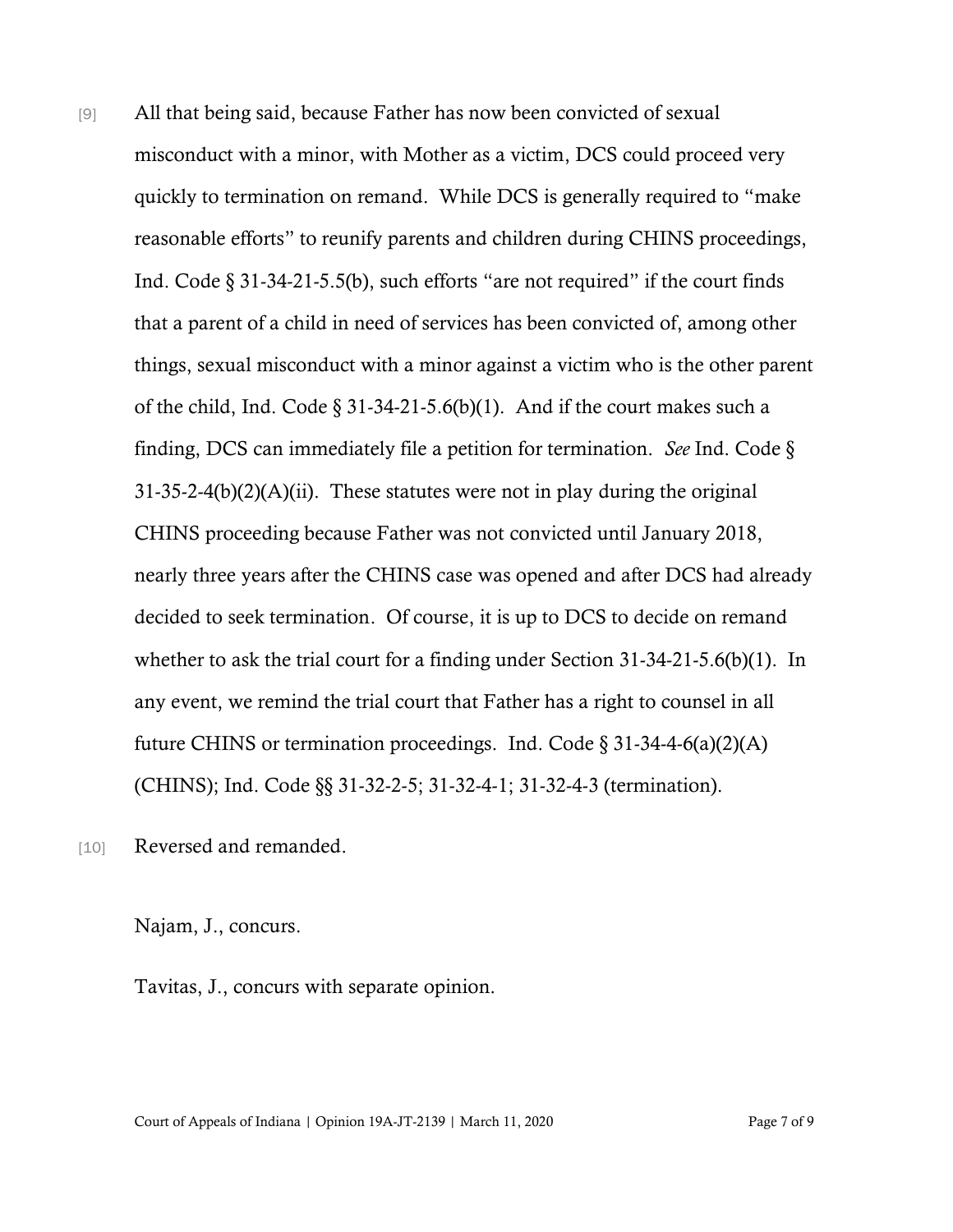# I N T H E COURT OF APPEALS OF INDIANA

| In re the Termination of the<br>Parent-Child Relationship of<br>M.M.E. (Minor Child) and<br>J.H. (Father)<br>J.H., | Court of Appeals Case No.<br>19A-JT-2139 |
|--------------------------------------------------------------------------------------------------------------------|------------------------------------------|
| Appellant-Respondent,                                                                                              |                                          |
| V.                                                                                                                 |                                          |
| Indiana Department of Child<br>Services,                                                                           |                                          |
| <i>Appellee-Petitioner,</i>                                                                                        |                                          |
| and                                                                                                                |                                          |
| Lake County Court Appointed<br>Special Advocate,                                                                   |                                          |
| Appellee-Casa.                                                                                                     |                                          |

### Tavitas, Judge.

Court of Appeals of Indiana | Opinion 19A-JT-2139 | March 11, 2020 Page 8 of 9 [11] Although I concur, I write separately to note that I sympathize with the trial court's difficulty in addressing the amount of rights to which J.H. was entitled here. The facts of this case highlight a discrepancy in Indiana law. Under the current statutes, a putative father in a termination of parental rights proceeding